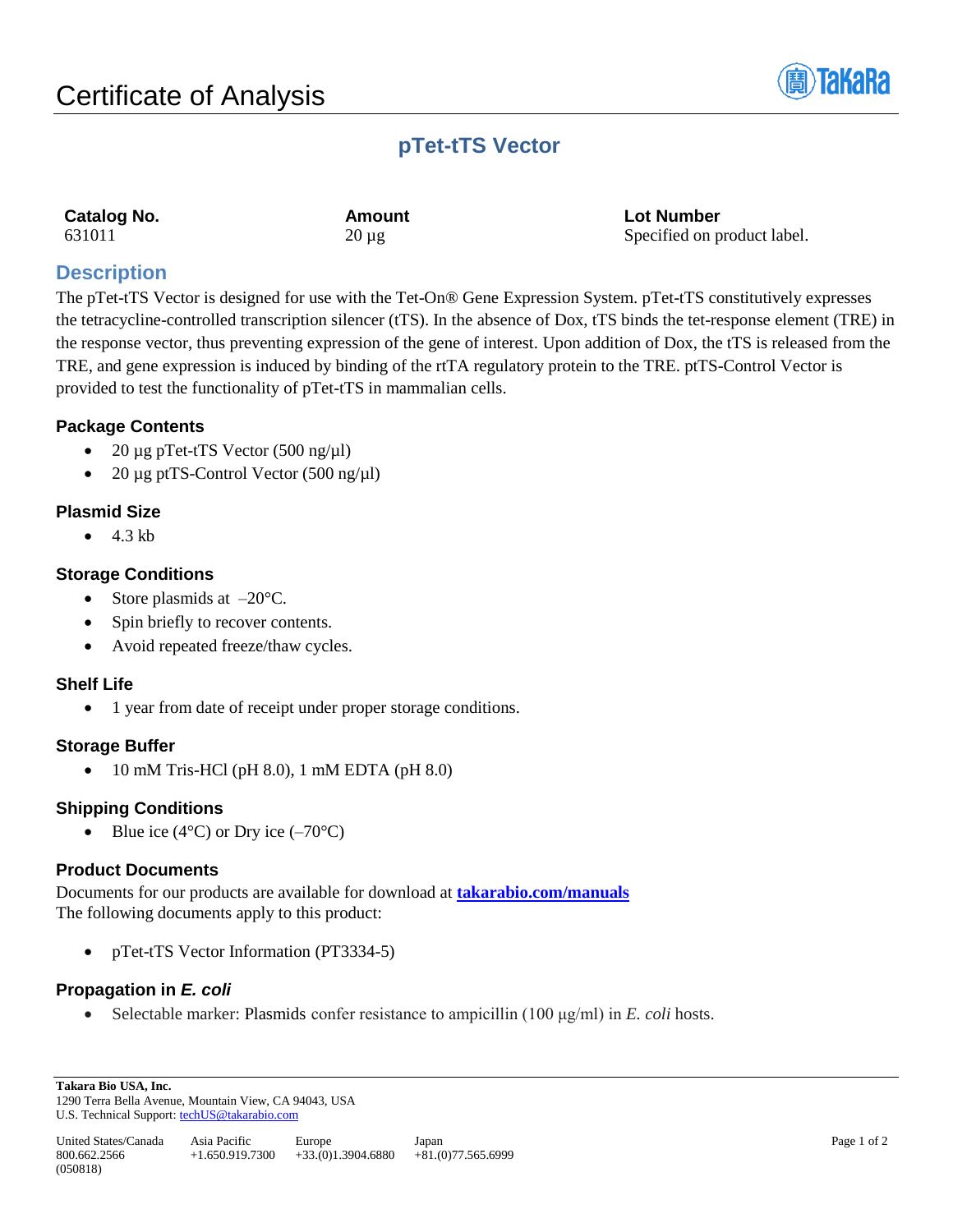pTet-tTS Vector

# **Quality Control Data**

# **Plasmid Identity & Purity**

• Digestion with the indicated restriction enzymes produced fragments of the indicated sizes on a 0.8% agarose/EtBr gel:

| Vector<br>pTet-tTS Vector                       | Enzyme(s)<br>HindIII<br>EcoRI, HindIII | Fragment(s)<br>4.3 kb<br>$3.0 \& 1.3 \text{ kb}$ |
|-------------------------------------------------|----------------------------------------|--------------------------------------------------|
| ptTS-Control Vector                             | XhoI<br>EcoRI                          | 5.8 kb<br>4.0, 1.1 & $0.7$ kb                    |
| $\lambda$ $\lambda$ $\lambda$ $\Omega$ $\Omega$ |                                        |                                                  |

•  $A_{260}/A_{280}$ : 1.8–2.0

It is certified that this product meets the above specifications, as reviewed and approved by the Quality Department.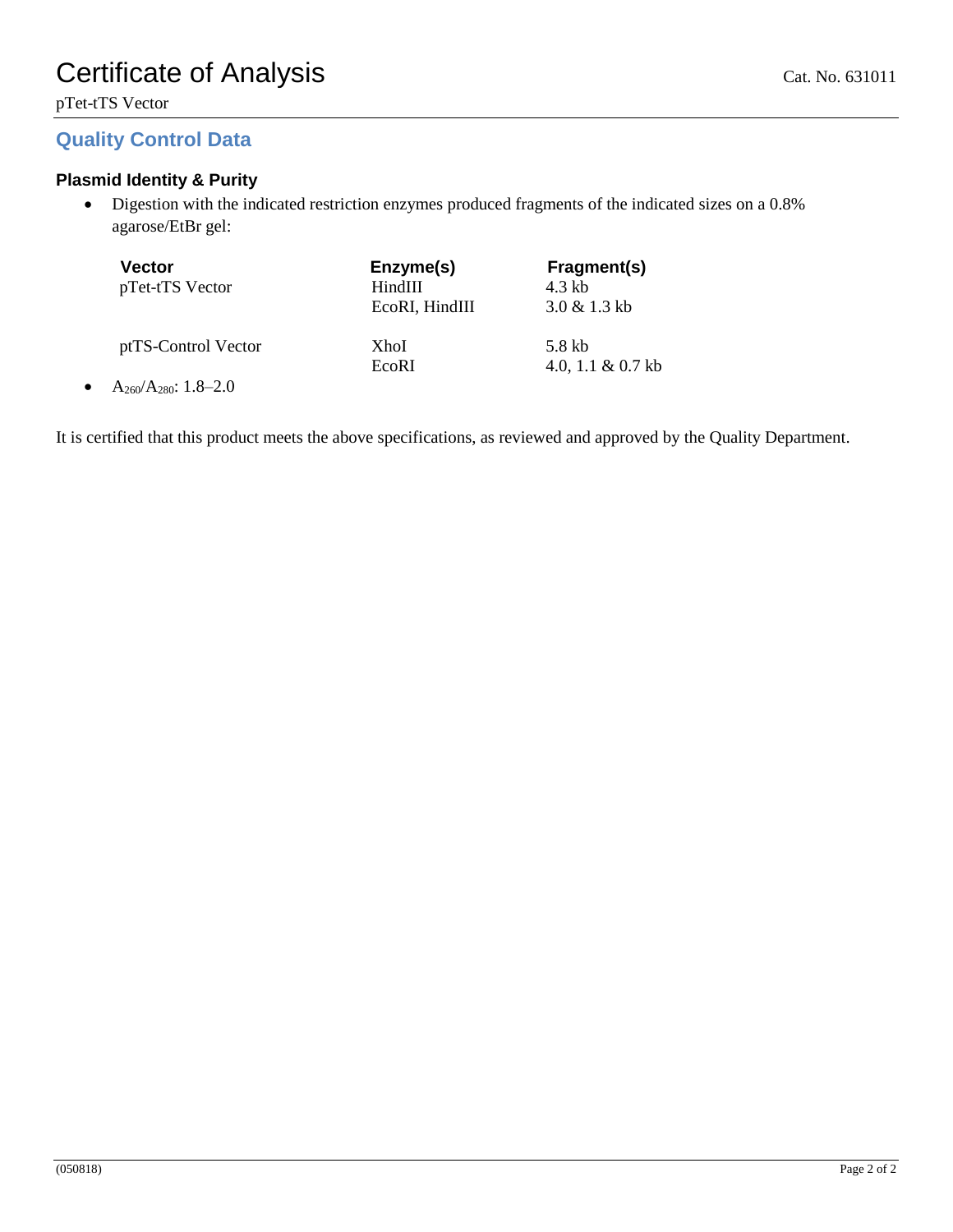

# **pTet-tTS Vector**

### **CATALOG NO.**

**631011**

#### **NOTICE TO PURCHASER:**

Our products are to be used for research purposes only. They may not be used for any other purpose, including, but not limited to, use in drugs, in vitro diagnostic purposes, therapeutics, or in humans. Our products may not be transferred to third parties, resold, modified for resale, or used to manufacture commercial products or to provide a service to third parties without prior written approval of Takara Bio USA, Inc.

Your use of this product is also subject to compliance with the licensing requirements listed below and described on the product's web page at [http://www.takarabio.com.](http://www.takarabio.com/) It is your responsibility to review, understand and adhere to any restrictions imposed by these statements.

#### **STATEMENT 42**

Use of the Tetracycline controllable expression systems (the "Tet Technology") is covered by a series of patents including U.S. Patent # 7541446, # 8383364, # 9181556 , European patents EP # 1200607, # 1954811, #2352833 and corresponding patent claims outside these regions which are proprietary to TET Systems GmbH & Co. KG. Academic research institutions are granted an automatic license with the purchase of this product to use the Tet Technology only for internal, academic research purposes, which license specifically excludes the right to sell, or otherwise transfer, the Tet Technology or its component parts to third parties. Notwithstanding the above, academic and not-for profit research institutions whose research using the Tet Technology is sponsored by for profit organizations, which shall receive ownership to any data and results stemming from the sponsored research, shall need a commercial license agreement from TET Systems in order to use the Tet Technology. In accepting this license, all users acknowledge that the Tet Technology is experimental in nature. TET Systems GmbH  $\&$  Co. KG makes no warranties, express or implied or of any kind, and hereby disclaims any warranties, representations, or guarantees of any kind as to the Tet Technology, patents, or products. All others are invited to request a license from TET Systems GmbH & Co. KG prior to purchasing these reagents or using them for any purpose. Takara Bio USA, Inc. is required by its licensing agreement to submit a report of all purchasers of the Tet-controllable expression system to TET Systems.

For license information, please contact: GSF/CEO TET Systems GmbH & Co. KG, Im Neuenheimer Feld 582 69120 Heidelberg Germany Tel: +49 6221 5880400 Fax: +49 6221 5880404 email: info@tetsystems.com

| Takara Bio USA, Inc.<br>1290 Terra Bella Avenue, Mountain View, CA 94043, USA |                     |                     |                     |          |
|-------------------------------------------------------------------------------|---------------------|---------------------|---------------------|----------|
| U.S. Technical Support: techUS@takarabio.com                                  |                     |                     |                     |          |
| <b>United States/Canada</b>                                                   | <b>Asia Pacific</b> | <b>Europe</b>       | Japan               | 5/8/2018 |
| 800.662.2566                                                                  | $+1.650.919.7300$   | $+33(0)1.3904.6880$ | $+81(0)77.565.6999$ |          |